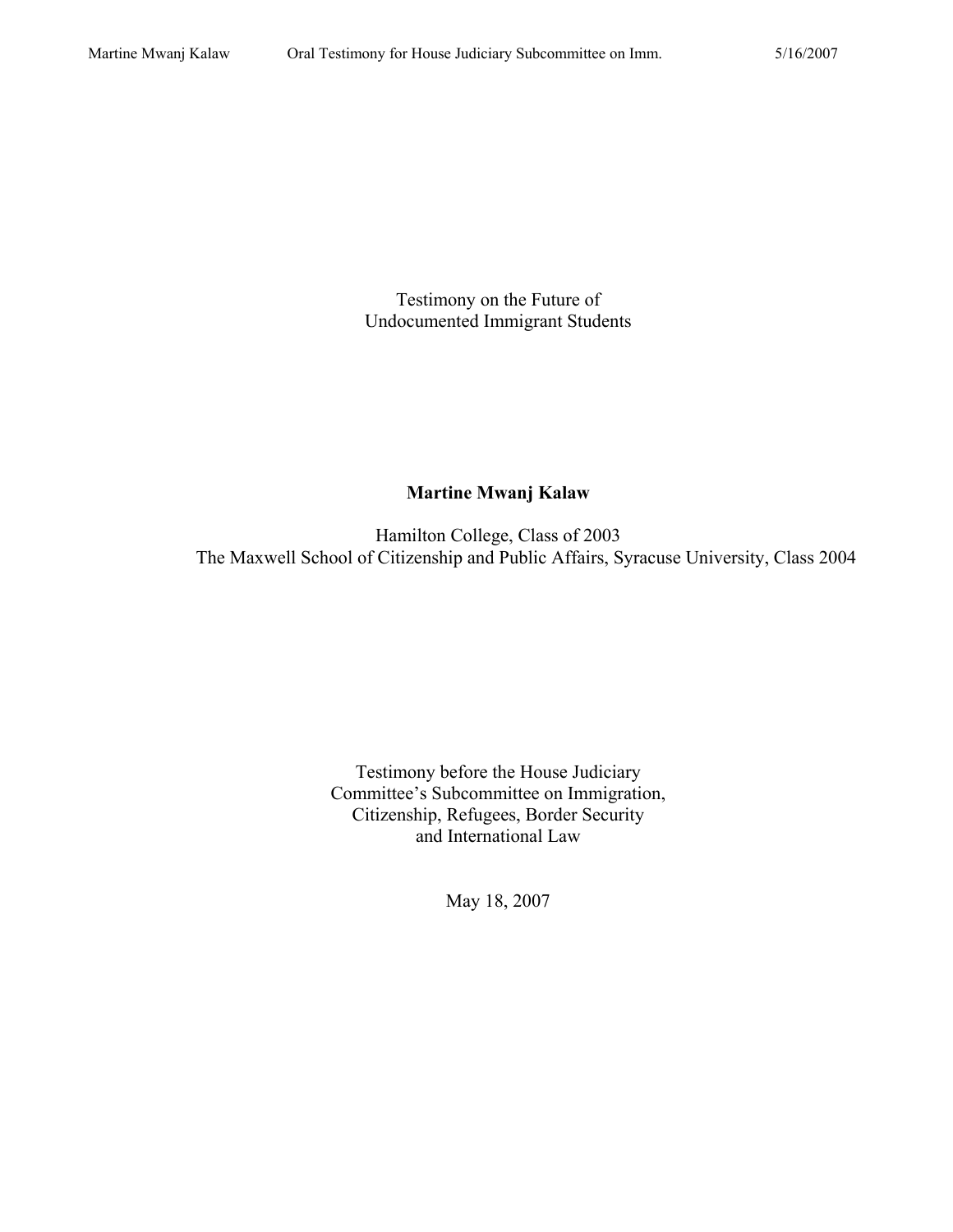My name is Martine Mwanj Kalaw. I am a proud New Yorker employed as a financial analyst with the New York Public Library and prior to that I was a budget analyst at the New York City Mayor's Office of Management and Budget.

Although I have lived in the United States for 22 years, I have an immigration nightmare I'd like to share with you. In August 2004, I was ordered deported.

My mother brought me to the United States on a tourist visa from the Democratic Republic of the Congo when I was 4 years old. She fell in love with and married my stepfather when I was 7 years old. When I was 12 my stepfather died and three years later when I was 15, my mother died.

My mother had been granted a green card, and was in the process of applying for permanent U.S. citizenship at the time of her death. However, neither she nor my stepfather ever filed papers for me. Thus, when my mother and stepfather died eleven years ago, I was left not only without parents, but also without a path to citizenship.

Although I had no home, I was able to excel through my academic performance and through selfparenting. I attended prep school in Charlottesville, Virginia, with the assistance of a Judge, who acted as my benefactor. After graduating from St. Anne's Belfield School, I attended Hamilton College, in upstate New York, on a scholarship and graduated in 2003 with a concentration in political science.

All of this time, I knew that I had immigration problems, but it wasn't until I was in college that I came to fully understand the extent of those problems. I needed a new social security card in order to secure a part-time job on campus. But when I naively went to the Social Security Administration for the card, they referred me to INS. The next thing I knew, I was in deportation proceedings.

I persevered while my case was pending, despite the looming prospect of removal to a country in Africa where I would not be fully accepted and do not know the language. Soon after college graduation, I was a recipient of the Margaret Jane White full scholarship, which allowed me to graduate with a Masters in Public Administration from the Maxwell School at Syracuse University in 2004. Academia became my security blanket that allowed me to be something other than that scarlet letter "I" for "illegal immigrant."

Despite my academic record, I cannot escape the stifling nature of my immigration status, and have therefore been unable to fully explore my full potential. My experience foreshadows what happens to immigrant students if legislation is not adopted to squarely address our status---we will be left in limbo, with a lot to give back to America but without provisions that will allow us to effectively do so. While I have been uplifted by the U.S. education system, I have also been marginalized by the U.S. immigration system.

In 2006, I met other potential DREAM Act beneficiaries who, like me, were facing deportation. They included: Dan-el Padilla, who graduated 2nd in his class from Princeton University last year, and another young man who finished law school last year at Fordham. A third boy, a sweet and bookish teen-ager and honors student, talked about how it felt when the Immigration and Customs Enforcement agents came to his home in a case of mistaken identity, but ended up arresting him anyway. He said, "they made me feel like a criminal... and I am not a criminal."

I sensed the desire that many of these students share--to absorb all that there is to offer from the U.S. academic system and then to give it back to their communities tenfold. Unfortunately, instead